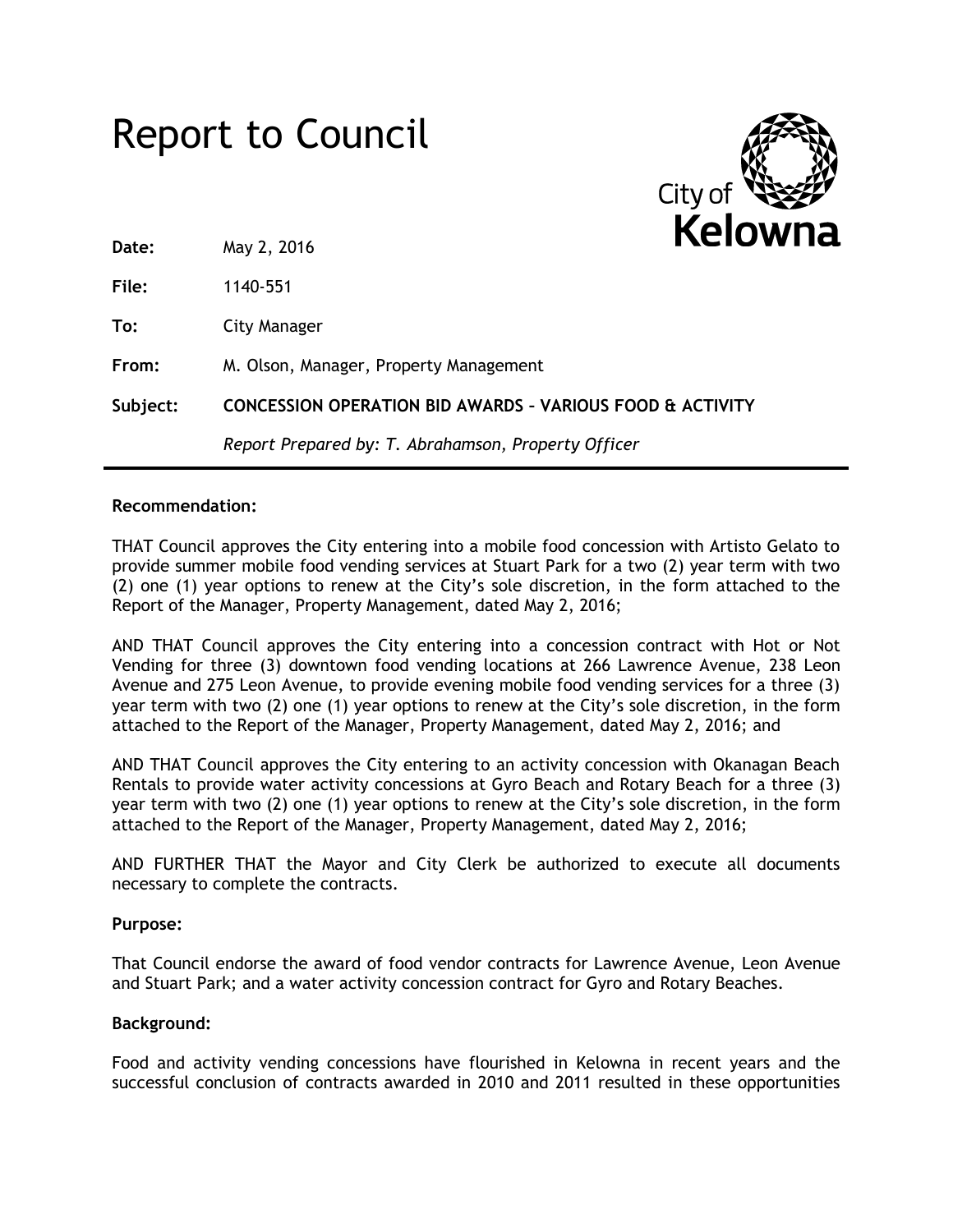becoming available for bid in 2016. Continuing the momentum established under these contracts, the City opened the bid process for the following concession opportunities:

Summer Mobile Food Concession Stuart Park

Evening Mobile Food Concessions 266 Lawrence Avenue; 238 Leon Avenue; 275 Leon Avenue

Activity Concessions Gyro Beach; Rotary Beach

The bidding opportunities were advertised on the City's website, social media and local newspaper. Subsequent to optional information meetings held March 9 and 15, 2016, bids were accepted and reviewed by a committee comprised of Parks staff and evaluated based on benefit to the community, experience and qualifications, quality of service being offered, and value to the City.

Based on this criteria, the successful bidders were identified and are summarized below:

Artisto Gelato - summer mobile food vending services at Stuart Park from May 15<sup>th</sup> to September 15<sup>th</sup> annually. The vendor will focus on handcrafted locally sourced ingredients for offerings of gelato, sorbetto, and grilled paninis.

**Hot or Not Vending –** annual evening mobile food vendor servicing three downtown locations on Leon and Lawrence Avenues from Wednesday to Saturday, 9pm to 2am. Offerings include wraps, perogies, all beef hot dogs and smokies.

**Okanagan Beach Rentals** – summer water activity vendor servicing both Gyro and Rotary Beaches. Vendor will offer kayak, stand up paddleboard, peddle boat, aqua bike and canoe rentals. In addition, the City will be providing a beach wheelchair for each beach which the vendor will loan, free of charge, to guests requiring wheelchair access to enjoy the lakeshore.

## **Financial/Budgetary Considerations:**

Stuart Park (summer) – Artisto Gelato

- $\bullet$  \$5,000/year 2-year total \$10,000
- Plus 5% of gross profits each year of the contract

Downtown Evening Vendor – Hot or Not Vending

- $\bullet$  \$8,100/year 3-year total \$24,300
- Plus 5% of gross profits each year of the contract

Gyro and Rotary Beaches – Okanagan Beach Rentals

- $\bullet$  \$18,000/year 3-year total \$54,000
- Plus 5% of gross profits each year of the contract